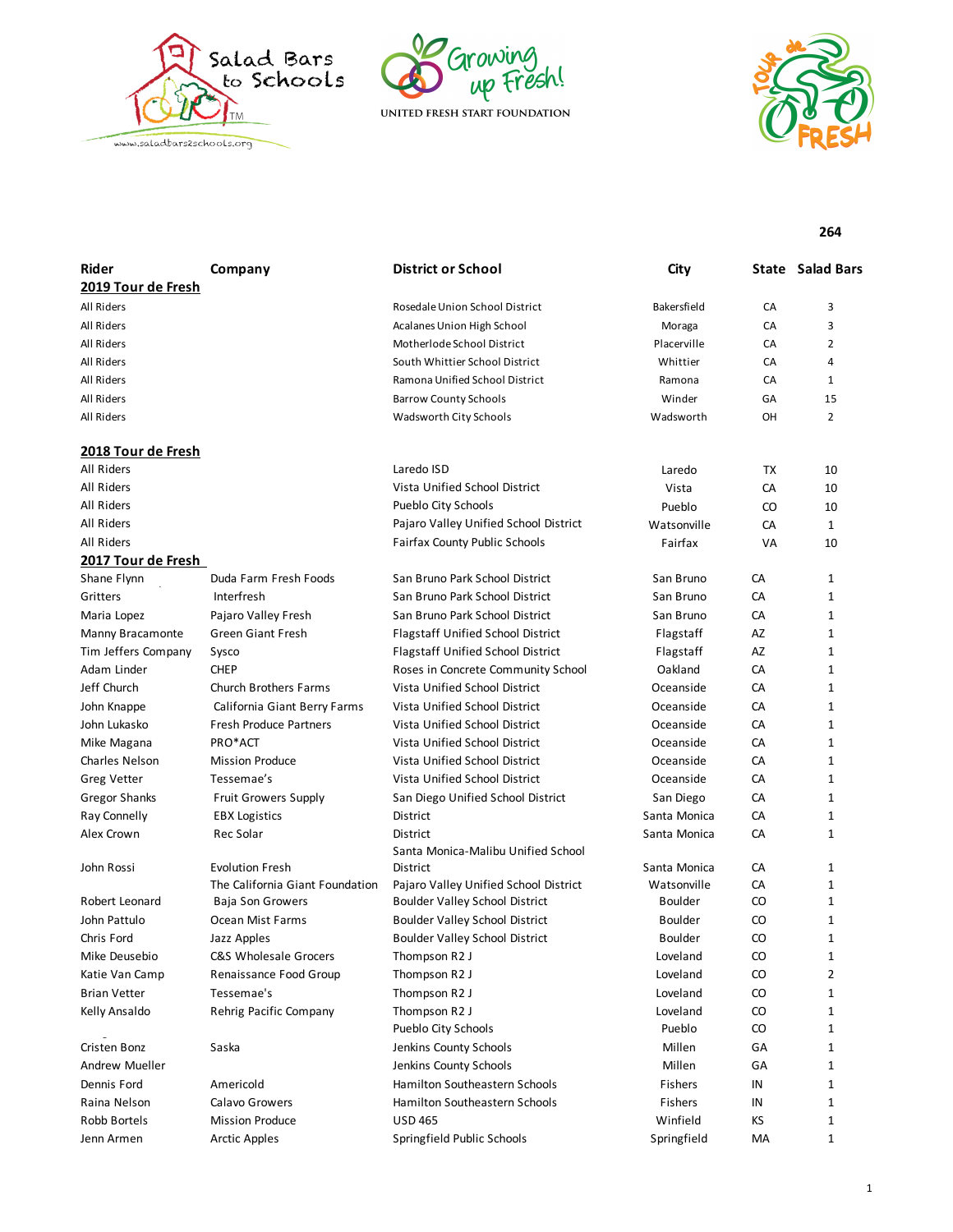





| Tim Hinckley                      | Americold                       | Springfield Public Schools                | Springfield | MA        | 1 |
|-----------------------------------|---------------------------------|-------------------------------------------|-------------|-----------|---|
| <b>Bryan Thornton</b>             | Coosemans                       | Detroit Public Schools                    | Detroit     | MI        | 1 |
| Karin Gardner                     | Oppy                            | New England Public School                 | New England | <b>ND</b> | 1 |
|                                   |                                 | Laredo ISD                                | Laredo      | TX        | 1 |
| Ed & Robyn Purves                 | California Giant Berry Farms    | Alexandria City Public Schools            | Alexandria  | VA        | 3 |
| Joey Bruno                        | Tanimura & Antle                | <b>Fairfax County Public Schools</b>      | Fairfax     | VA        | 1 |
| Jeff Bruff                        | Rock Garden                     | <b>Fairfax County Public Schools</b>      | Fairfax     | VA        | 1 |
| <b>Rick Enrico</b>                | Fruit Growers Supply            | <b>Fairfax County Public Schools</b>      | Fairfax     | VA        | 1 |
| Homer Mejia                       | <b>Western Precooling</b>       | <b>Fairfax County Public Schools</b>      | Fairfax     | VA        | 1 |
| Paul Scheid                       | Ocean Mist Farms                | <b>Fairfax County Public Schools</b>      | Fairfax     | VA        | 1 |
| Matthew Vetter                    | Tessemae's                      | <b>Fairfax County Public Schools</b>      | Fairfax     | VA        | 1 |
| Jonathan Sinclair                 | Enza Zaden                      | Fairfax County Public Schools             | Springfield | VA        | 1 |
| Mauro Felizia                     | <b>Crunck Pak Sliced Apples</b> | Cheney School District #360               | Cheney      | WA        | 1 |
| Howe Cobb                         | Sakata Vegetable Seeds          | Cheney School District #360               | Cheney      | WA        | 1 |
| <b>Nick Llanos</b>                | <b>Mission Produce</b>          | Eatonville School District                | Eatonville  | WA        | 1 |
| Morgan Howe-Cobb                  | Sakata Vegetable Seeds          | Eatonville School District                | Eatonville  | <b>WA</b> | 1 |
| 2016 Tour de Fresh                |                                 |                                           |             |           |   |
| Kees Rodenburg                    | Enza Zaden                      | Flagstaff Unified School District         | Flagstaff   | AZ        | 1 |
| Jeff Church                       | <b>Church Brothers Farms</b>    | Flagstaff Unified School District         | Flagstaff   | AZ        | 1 |
| Alan Ediger                       | Dole                            | <b>Flagstaff Unified School District</b>  | Flagstaff   | AZ        | 1 |
| Manny Bracamonte                  | <b>Green Giant Fresh</b>        | Flagstaff Unified School District         | Flagstaff   | AZ        | 1 |
| Matt Mandel                       | SunFed                          | Santa Cruz Elementary District #28        | Nogales     | AZ        | 1 |
| Michael Deusebio                  | Lipman Family Farms             | Redwood Coast Montessori                  | Arcata      | CA        | 1 |
| John Knappe                       | California Giant Berry Farms    | El Monte City School District             | El Monte    | CA        | 1 |
| Mike Magana                       | Coast Produce                   | El Monte City School District             | El Monte    | CA        | 1 |
| Adam Linder                       | <b>CHEP</b>                     | Galt Joint Union Elementary School Distri | Galt        | CA        | 1 |
| Allen Satterlee                   | Sakata Vegetables               | Galt Joint Union Elementary School Distri | Galt        | CA        | 1 |
| Katie Van Camp                    | Renaissance Food Group          | Galt Joint Union Elementary School Distri | Galt        | CA        | 1 |
| Jeff Feldeisen                    | Dole                            | Millbrae School District                  | Millbrae    | CA        | 1 |
| <b>Brian Jameson</b>              | evolution FRESH                 | Moorpark Unified School District          | Moorpark    | CA        | 1 |
| Christa Schuck                    | Tanimura & Antle                | Moorpark Unified School District          | Moorpark    | CA        | 1 |
| Helena Beckett                    | Tanimura & Antle                | Moorpark Unified School District          | Moorpark    | CA        | 1 |
| <b>Aaron Torres</b>               | Tanimura & Antle                | San Diego Unified School District         | San Diego   | CA        | 1 |
| Brandon & Amy Gritters Interfresh |                                 | San Diego Unified School District         | San Diego   | CA        | 1 |
| John Castro                       | Duda Farm Fresh Foods           | San Diego Unified School District         | San Diego   | CA        | 1 |
| Roger Harrington                  | <b>Specialty Produce</b>        | San Diego Unified School District         | San Diego   | CA        | 1 |
| Joey Bruno                        | Tanimura & Antle                | San Diego Unified School District         | San Diego   | CA        | 1 |
| Juan Pablo Calvo                  | <b>Fruit Growers Supply</b>     | San Diego Unified School District         | San Diego   | CA        | 1 |
| <b>Gregor Shanks</b>              | <b>Fruit Growers Supply</b>     | San Diego Unified School District         | San Diego   | CA        | 1 |
| Serjio Sanchez                    | California Giant Berry Farms    | Elk Grove Unified School District         | Saramento   | CA        | 1 |
| Raina Nelson                      | Renaissance Food Group          | Elk Grove Unified School District         | Saramento   | CA        | 1 |
|                                   |                                 |                                           |             |           |   |
| Ed & Robyn Purvis                 | Paramount Export Company        | Inland Leaders Charter School             | Yucaipa     | СA        | 1 |
| Jon Holthaus                      | <b>CHEP</b>                     | Pueblo City Schools                       | Pueblo      | CO        | 1 |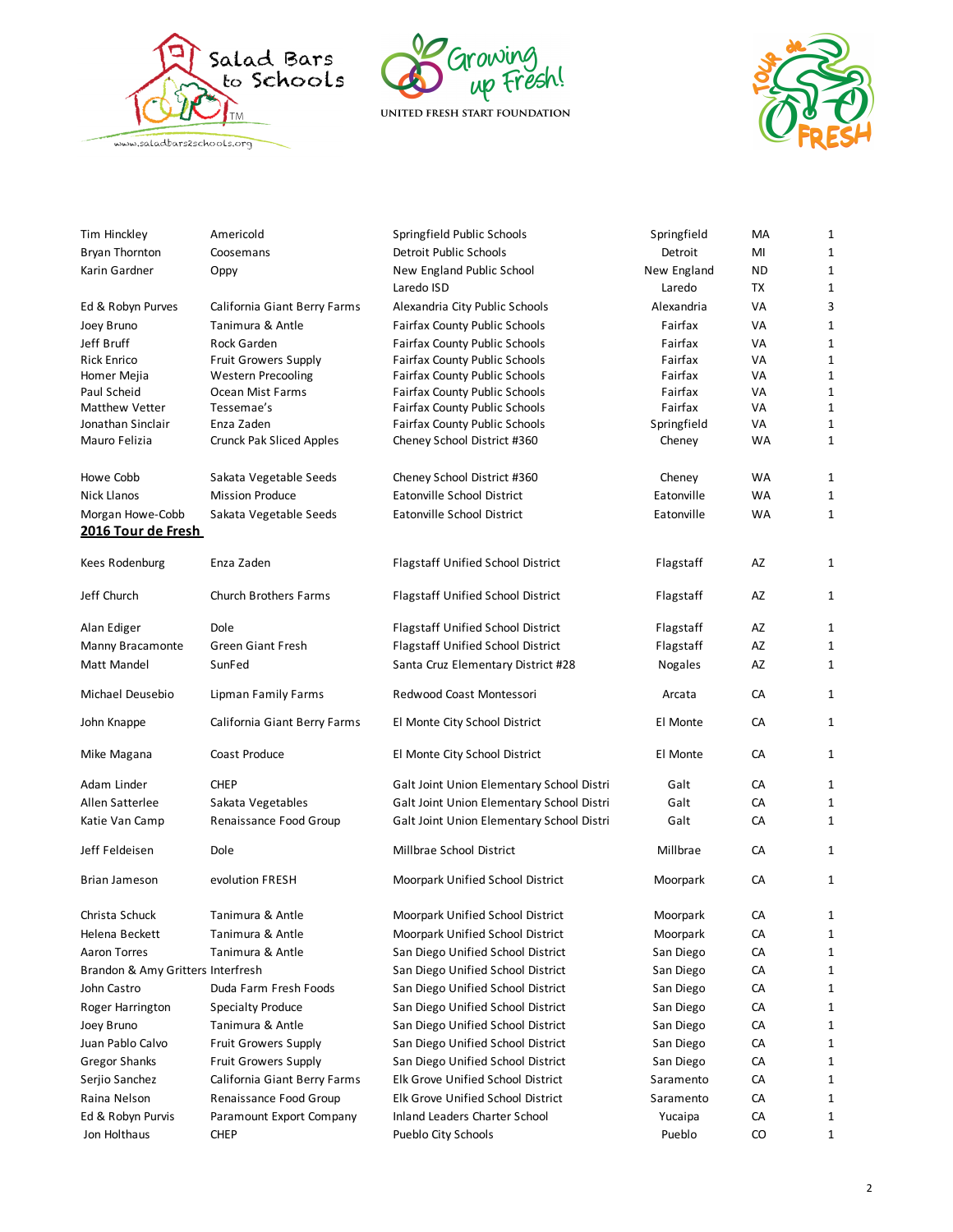





| Maria Lopez                  | Pajaro Valley Fresh                                     | Pueblo City Schools                                        | Pueblo                | CO       | 1            |
|------------------------------|---------------------------------------------------------|------------------------------------------------------------|-----------------------|----------|--------------|
| <b>Brett Burdsal</b>         | SunFed                                                  | Sacred Heart School                                        | Spencer               | IA       | 1            |
| Jenn Armen                   | <b>Arctic Apples</b>                                    | <b>Boise School District</b>                               | <b>Boise</b>          | ID       | 1            |
| Tim Jeffers                  | Sysco                                                   | <b>Boise School District</b>                               | <b>Boise</b>          | ID       | 1            |
| Mark Harrison                | Del Monte Fresh Produce N.A.                            | East Aurora School District 131                            | Aurora                | IL       | 1            |
| Ryan McMillen                | Tanimura & Antle                                        | Noblesville Schools                                        | Noblesville           | IN       | 1            |
| John Frey                    | Frey Farms                                              | Valparaiso Community Schools                               | Valparaiso            | IN       | 1            |
|                              |                                                         |                                                            |                       |          |              |
| Jenn Lavardera               | Dole                                                    | <b>Watertown Public Schools</b>                            | Watertown             | МA       | 1            |
| Mr. Freek Knol               | Enza Zaden                                              | MSAD 55 - Sacopee Valley School System                     | Hiram                 | ME       | 1            |
| Jeff Oberman                 | United Fresh Produce Association Detroit Public Schools |                                                            | Detroit               | MI       | $\mathbf{1}$ |
| Drew McDonald                | Church Brothers Farms                                   | Goodhue Public Schools                                     | Goodhue               | MN       | 1            |
| John McCann                  | Inc.                                                    | Keyport School District                                    | Keyport               | NJ       | 1            |
| John Lukasko                 | <b>Fresh Produce Partners</b>                           | Oklahoma City Public Schools                               | Oklahoma City         | ОК       | 1            |
|                              |                                                         |                                                            |                       |          |              |
| Kurt Brown                   | PRO*ACT                                                 | Steel Valley School District                               | Munhall               | PA       | 1            |
| Mr. Homero Mejia             | <b>Western Precooling</b>                               | De Smet School                                             | De Smet               | SD       | 1            |
|                              |                                                         |                                                            |                       |          |              |
| Jess Kolko                   | Whole Foods Market                                      | Bastrop Independent School District                        | Bastrop               | TX       | 1            |
| Dave Russell                 | Inc                                                     | Frisco ISD                                                 | Frisco                | TX       | 1            |
|                              |                                                         |                                                            |                       |          |              |
| Chris Higgins                | <b>Hort Americas</b>                                    | Irving Independent School District                         | Irving                | ТX       | 1            |
| Ryan Willcott                | Stuppy                                                  | <b>Uplift Preparatory</b>                                  | Irving                | ТX       | 1            |
| Jonathan Sinclair            | Enza Zaden                                              | <b>IDEA Public Schools</b>                                 | Weslaco               | ТX       | 1            |
| Markus Duran                 | California Giant Berry Farms                            | Box Elder School District                                  | Willard               | UT       | 1            |
| <b>Brian Vetter</b>          | Tessemae's                                              | Alexandria City Public Schools                             | Alexandria            | VA       | 1            |
| Kelly Ansaldo                | Rehrig Pacific Company                                  | Wenatchee School District                                  | Wenatchee             | WA       | 1            |
| Ray Connelly                 | iTradeNetwork                                           | La Crosse School District                                  | La Crosse             | WI       | 1            |
|                              |                                                         |                                                            |                       |          |              |
| 2016 Tour de Fresh Texas     |                                                         |                                                            |                       |          |              |
|                              | California Giant Foundation                             | Fort Worth ISD                                             | Fort Worth            | TX       | 1            |
|                              | <b>DMA Solutions</b>                                    | Fort Worth ISD                                             | Fort Worth            | TX       | 1            |
|                              | Snappy Salads                                           | Fort Worth ISD                                             | Fort Worth            | TX       | 2            |
|                              | United Fresh Start Foundation                           | Fort Worth ISD                                             | Fort Worth            | TX       | 1            |
|                              |                                                         |                                                            |                       |          |              |
| 2015 Tour De Fresh           |                                                         |                                                            |                       |          |              |
| Jeff Church                  | Church Brothers                                         | <b>Balsz School District</b>                               | Phoenix               | AZ       | 1            |
| Adam Linder                  | <b>CHEP</b>                                             | Mt. Diablo Unified School District                         | Concord               | CA       | 1            |
| Ray Connelly                 | iTrade Network                                          | Mt. Diablo Unified School District                         | Concord               | CA       | 1            |
| Michael Deusebio             | <b>Bard Valley Natural Delights</b>                     | Martinez Unified School District                           | Martinez              | CA       | 1            |
| Maria Lopez                  | Pajaro Valley Fresh                                     | Martinez Unified School District                           | Martinez              | CA       | 1            |
| <b>Brock Nemecek</b>         | Infinite Gold by Sakata                                 | Martinez Unified School District                           | Martinez              | CA       | 1            |
| John Knappe                  | California Giant Berry Farms                            | Martinez Unified School District                           | Martinez              | CA       | 1            |
| <b>Edward Purves</b>         | Paramount Export Company                                | Moorpark Unified School District                           | Moorpark              | CA       | 1            |
| John Jackson                 | Beachside Produce                                       | Moorpark Unified School District                           | Moorpark              | CA       | 1            |
| <b>Brian Vetter</b>          | Tessamaes                                               | Elk Grove Unified School District                          | Sacramento            | CA       | 1            |
| John Castro                  | Duda Farm Fresh Foods<br>Harvest Time Produce           | San Diego Unified School District                          | San Diego             | CA       | 1            |
| John Patrick<br>Aaron Torres | Tanimura & Antle                                        | San Diego Unified School District<br>Union School District | San Diego<br>San Jose | CA<br>CA | 1<br>1       |
| Dave Howald                  | <b>USA Pears</b>                                        | <b>Union School District</b>                               | San Jose              | CA       | 1            |
| <b>Edward Purves</b>         | Paramount Export Company                                | Shandon Joint Unified School District                      | Shandon               | CA       | 2            |
| Ron Cramer                   | Sakata                                                  | <b>Upland Unified School District</b>                      | Upland                | CA       | 1            |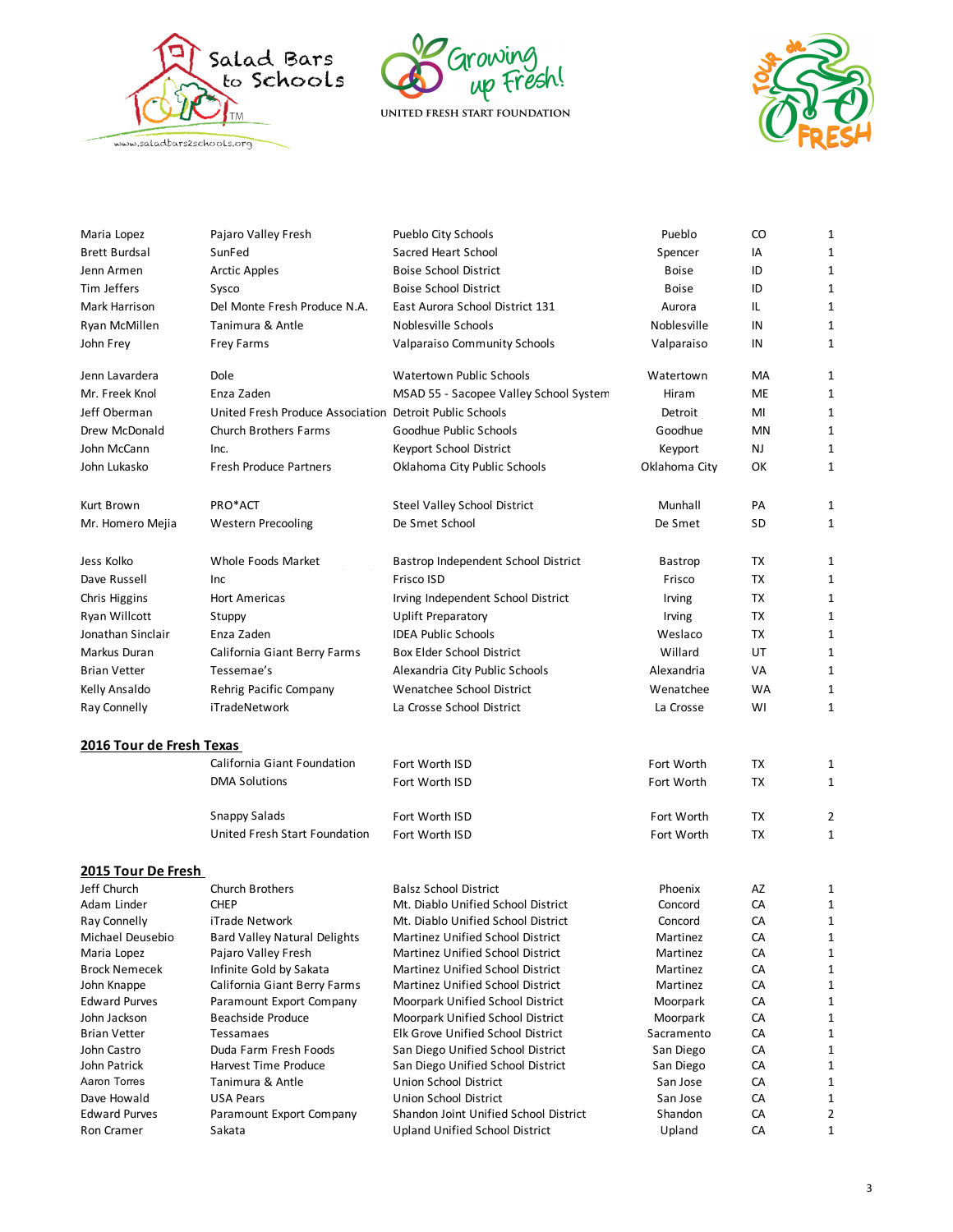





| <b>Brian Jameson</b>   | Starbucks Coffee/Evolution Fresh Upland Unified School District |                                        | Upland                  | CA        | $\mathbf{1}$   |
|------------------------|-----------------------------------------------------------------|----------------------------------------|-------------------------|-----------|----------------|
| Chris Ford             | <b>Sutherland Produce</b>                                       | <b>Boulder Valley School District</b>  | <b>Boulder</b>          | CO        | 1              |
| Mark Swanson           | <b>Birko</b>                                                    | Boulder Valley School District         | <b>Boulder</b>          | CO        | $\mathbf{1}$   |
| Multiple Riders        |                                                                 | Boulder Valley School District         | <b>Boulder</b>          | CO        | $\mathbf{1}$   |
| Mark Swanson           | <b>Birko</b>                                                    | South Routt School District RE-3       | Oak Creek               | CO        | $\mathbf 1$    |
| Serjio Sanchez         | California Giant Berry Farms                                    | South Routt School District RE-3       | Oak Creek               | CO        | $\mathbf{1}$   |
| Robert Guenther        | United Fresh Produce Association Lake County Schools            |                                        | Umatilla                | FL.       | 1              |
| John Cameron           | Renaissance Food Group                                          | Dalton Public Schools                  | Dalton                  | GA        | 1              |
| Andrew McClelland      | Dole                                                            | <b>Detroit Public Schools</b>          | Detroit                 | MI        | 1              |
| Drew McDonald          | <b>Church Brothers</b>                                          | SSD#1, Minneapolis Public Schools      | Minneapolis             | <b>MN</b> | 1              |
| Chris Higgins          | <b>Hort Americas</b>                                            | St. Louis Public Schools               | St. Louis               | <b>MO</b> | $\mathbf{1}$   |
| Christa Schuck         | Tanimura & Antle                                                | St. Louis Public Schools               | St. Louis               | <b>MO</b> | 1              |
| Helena Beckett         | Tanimura & Antle                                                | St. Louis Public Schools               | St. Louis               | <b>MO</b> | 1              |
| Kurt Hubbart           | Oneonta Starr Ranch                                             | St. Louis Public Schools               | St. Louis               | <b>MO</b> | 1              |
| Mark Lacey             | The Tom Lange Company                                           | St. Louis Public Schools               | St. Louis               | <b>MO</b> | $\mathbf 1$    |
| <b>Tyler Davis</b>     | Tsamma Watermelon                                               | St. Louis Public Schools               | St. Louis               | <b>MO</b> | 1              |
| <b>Bill Weyland</b>    | The Tom Lange Company                                           | Jersey city Board of Education         | Jersey City             | NJ        | $\mathbf{1}$   |
| George Uribe           | The Vision Produce Companies                                    | Jersey city Board of Education         | Jersey City             | NJ        | $\mathbf{1}$   |
|                        | Edward & Robin Purves Paramount Export Company                  | Mentor Exempted Public Schools         | Mentor                  | OH        | $\mathbf{1}$   |
| Chuck Church           | <b>Church Brothers</b>                                          | De Smet School                         | De Smet                 | <b>SD</b> | 1              |
| <b>Brock Nemecek</b>   | <b>DMA Solutions</b>                                            | <b>Brownsville ISD</b>                 | Brownsville             | <b>TX</b> | $\mathbf{1}$   |
| Ty Burns               | Produce Marketing Association                                   | Irving ISD                             | Irving                  | <b>TX</b> | 1              |
| Mauro Felizia          | Crunch Park                                                     | Ellensburg School District             | Ellensburg              | WA        | 1              |
| <b>Gary Stevens</b>    | Alsum Farms & Produce                                           | La Crosse School District              | La Crosse               | WI        | 1              |
| Raina Nelson           | Renaissance Food Group                                          | School District of the Menomonie Area  | Menomonie               | WI        | $\mathbf{1}$   |
|                        |                                                                 |                                        |                         |           |                |
| 2014 Tour De Fresh     |                                                                 |                                        |                         |           |                |
| Adam Linder            | <b>CHEP</b>                                                     | <b>Fairfax School District</b>         | <b>Bakersfield</b>      | CA        | 1              |
| <b>Ed Purves</b>       | Paramount Export Company                                        | <b>Fairfax School District</b>         | <b>Bakersfield</b>      | CA        | 1              |
| <b>Ed Purves</b>       | Paramount Export Company                                        | Panama Buena Vista USD                 | <b>Bakersfield</b>      | CA        | $\overline{2}$ |
|                        | Chipotle Mexican Grill                                          | Las Virgenes Unified School District   | Calabassas              | CA        | $\overline{2}$ |
| Jason Smith            | <b>Stellar Energy</b>                                           | <b>Earlimart School District</b>       | Earlimart               | CA        | 1              |
| Ron Cramer             | Sakata                                                          | Rosemead School District               | Rosemead                | CA        | $\mathbf 1$    |
| Craig Grantham         | Mann Packing                                                    | Sacramento City USD                    | Sacramento              | CA        | 1              |
| <b>Garland Perkins</b> | Oppenheimer                                                     | Sacramento City USD                    | Sacramento              | CA        | $\mathbf 1$    |
| Paul Scheid            | Ocean Mist Farms                                                | San Diego Unified School District      | San Diego               | CA        | 1              |
| Paul Scheid            | Ocean Mist Farms                                                | San Diego Unified School District      | San Diego               | CA        | $\mathbf 1$    |
| Joseph Jauregui        | <b>Mission Produce</b>                                          | Conejo Valley USD                      | <b>Thousand Oaks</b>    | CA        | 1              |
| Scott Deardorff        | <b>Deardorff Family Farms</b>                                   | Conejo Valley USD                      | <b>Thousand Oaks</b>    | CA        | 1              |
| Tom Deardorff          | Deardorff Family Farms                                          | Conejo Valley USD                      | <b>Thousand Oaks</b>    | CA        | $\mathbf 1$    |
| Anthony Gallino        | California Giant Berry Farms                                    | Tahoe Truckee USD                      | Truckee                 | CA        | $\mathbf 1$    |
| Maureen Woodward       | Columbia Marketing Int'l                                        | Cesar Chavez PCS - Capitol Hill        | Washington              | DC        | 1              |
| George Uribe           | The Vision Companies                                            | City of Pembroke Pines Schools         | Pembroke Pines          | FL.       | 1              |
| Michael Watson         | <b>TMK Produce</b>                                              | Elementary District #12                | <b>Belleville</b>       | IL        | 1              |
|                        | Frey Farms                                                      | Bethalto Community Unit District No. 8 | <b>Bethalto</b>         | IL        | 1              |
| Tom Kovacevich         | <b>TMK Produce</b>                                              | <b>CUSD#20</b>                         | Lawrenceville           | IL        | 1              |
| Catherine Hambley      | Church Brothers                                                 | Peoria School District 150             | Peoria                  | IL        | 1              |
| Maria Lopez            | Pajaro Valley Fresh                                             | Peoria School District 150             | Peoria                  | IL        | 1              |
|                        | Frey Farms                                                      | Venice CUSD #3                         | Venice                  | IL        | 1              |
| John Pattullo          | Ocean Mist Farms                                                | Corunna Public Schools                 | Corunna                 | MI        | 1              |
| Raina Nelson           | Renaissance Food Group                                          | Corunna Public Schools                 | Corunna                 | MI        | 1              |
| Chris Ford             | <b>Sutherland Produce</b>                                       | The Dearborn Academy                   | Dearborn                | MI        | 1              |
| Jeff Oberman           | <b>United Fresh</b>                                             | <b>Farmington Public Schools</b>       | <b>Farmington Hills</b> | MI        | 1              |
| <b>Brock Nemecek</b>   | <b>DMA Solutions</b>                                            | Jackson Public Schools                 | Jackson                 | MI        | 1              |